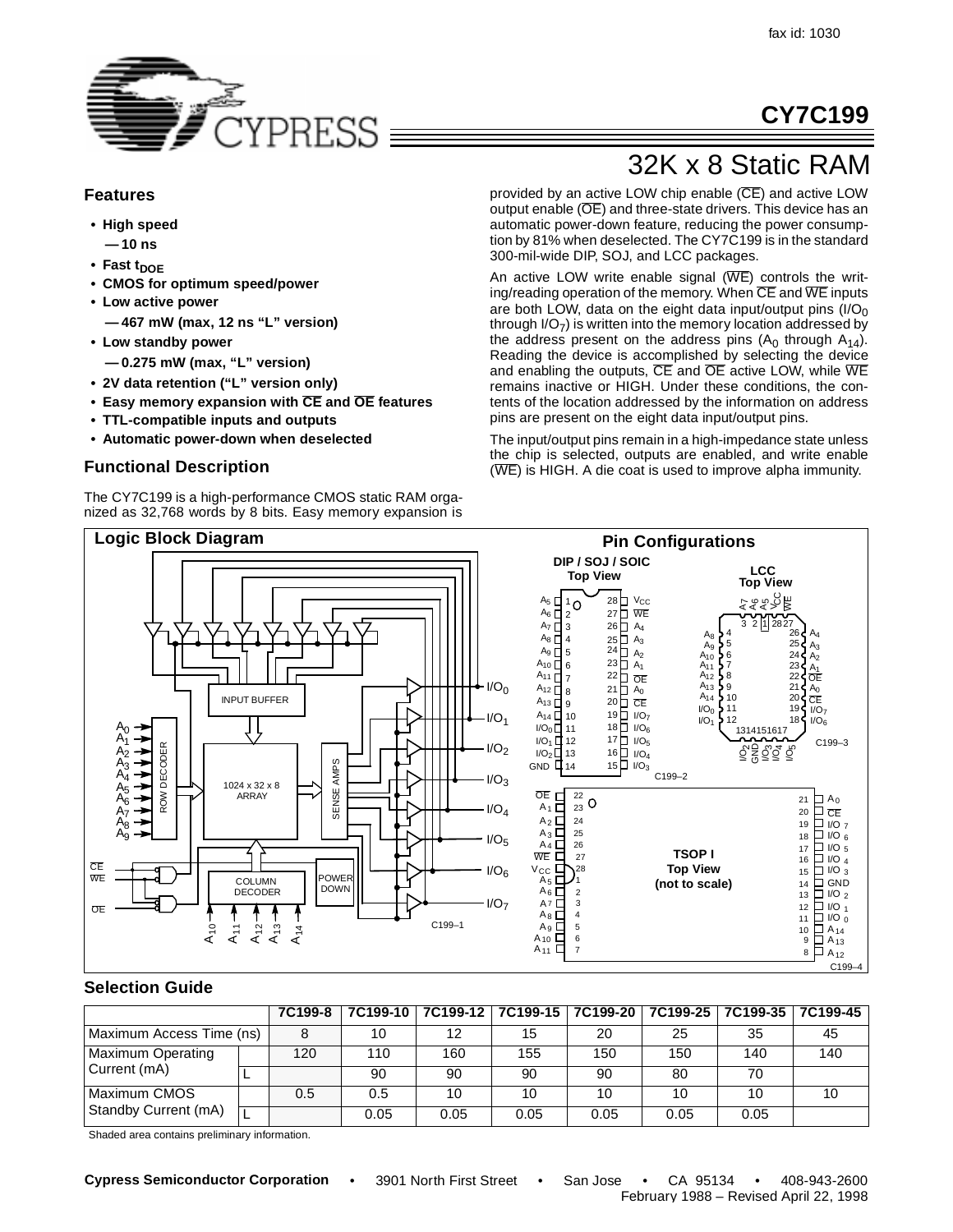

### **Maximum Ratings**

(Above which the useful life may be impaired. For user guidelines, not tested.)

| Ambient Temperature with           |  |
|------------------------------------|--|
| Supply Voltage to Ground Potential |  |
|                                    |  |
|                                    |  |

| (per MIL-STD-883, Method 3015) |                        |
|--------------------------------|------------------------|
| $I$ atch $I$ in Curront        | $\sim$ 200 m $\Lambda$ |

Latch-Up Current.................................................... >200 mA

# **Operating Range**

| Range      | Ambient Temperature <sup>[2]</sup>   | $v_{\rm cc}$  |  |  |
|------------|--------------------------------------|---------------|--|--|
| Commercial | $0^{\circ}$ C to +70 $^{\circ}$ C    | $5V \pm 10\%$ |  |  |
| Industrial | $-40^{\circ}$ C to $+85^{\circ}$ C   | $5V \pm 10\%$ |  |  |
| Military   | $-55^{\circ}$ C to +125 $^{\circ}$ C | $5V \pm 10\%$ |  |  |

# **Electrical Characteristics** Over the Operating Range[3]

|                  |                                     |                                                                                             |       |        | 7C199-8                 |        | 7C199-10            |        | 7C199-12            | 7C199-15 |                         |        |
|------------------|-------------------------------------|---------------------------------------------------------------------------------------------|-------|--------|-------------------------|--------|---------------------|--------|---------------------|----------|-------------------------|--------|
| <b>Parameter</b> | <b>Description</b>                  | <b>Test Conditions</b>                                                                      |       | Min.   | Max.                    | Min.   | Max.                | Min.   | Max.                | Min.     | Max.                    | Unit   |
| V <sub>OH</sub>  | Output HIGH<br>Voltage              | $V_{CC}$ =Min., $I_{OH}$ =-4.0 mA                                                           |       | 2.4    |                         | 2.4    |                     | 2.4    |                     | 2.4      |                         | $\vee$ |
| $V_{OL}$         | Output LOW<br>Voltage               | $V_{CC}$ =Min., $I_{OL}$ =8.0 mA                                                            |       |        | 0.4                     |        | 0.4                 |        | 0.4                 |          | 0.4                     | $\vee$ |
| V <sub>IH</sub>  | Input HIGH<br>Voltage               |                                                                                             |       | 2.2    | $V_{\rm CC}$<br>$+0.3V$ | 2.2    | $V_{CC}$<br>$+0.3V$ | 2.2    | $V_{CC}$<br>$+0.3V$ | 2.2      | $V_{\rm CC}$<br>$+0.3V$ | $\vee$ |
| $V_{IL}$         | Input LOW<br>Voltage                |                                                                                             |       | $-0.5$ | 0.8                     | $-0.5$ | 0.8                 | $-0.5$ | 0.8                 | $-0.5$   | 0.8                     | $\vee$ |
| $I_{IX}$         | Input Load<br>Current               | $GND \le V_1 \le V_{CC}$                                                                    |       | $-5$   | $+5$                    | $-5$   | $+5$                | $-5$   | $+5$                | $-5$     | $+5$                    | μA     |
| $I_{OZ}$         | Output Leakage<br>Current           | $GND \leq V_O \leq V_{CC}$<br><b>Output Disabled</b>                                        |       | $-5$   | $+5$                    | $-5$   | $+5$                | $-5$   | $+5$                | $-5$     | $+5$                    | μA     |
| $I_{\rm CC}$     | V <sub>CC</sub> Operating           | $V_{CC}$ = Max.,                                                                            | Com'l |        | 120                     |        | 110                 |        | 160                 |          | 155                     | mA     |
|                  | <b>Supply Current</b>               | $I_{OUT} = 0$ mA,<br>$f = f_{MAX} = 1/t_{RC}$                                               | L     |        |                         |        | 85                  |        | 85                  |          | 100                     | mA     |
|                  |                                     |                                                                                             | Mil   |        |                         |        |                     |        |                     |          | 180                     | mA     |
| $I_{SB1}$        | Automatic CE                        | Max. $V_{CC}$ , $\overline{CE}$ $\geq$                                                      | Com'l |        | 5                       |        | 5                   |        | 30                  |          | 30                      | mA     |
|                  | Power-Down<br>Current-TTL<br>Inputs | V <sub>IH</sub> ,<br>$V_{IN} \geq V_{IH}$ or<br>$V_{IN} \leq V_{IL}$ , f = f <sub>MAX</sub> | L     |        |                         |        | 5                   |        | 5                   |          | 5                       | mA     |
| $I_{SB2}$        | Automatic CE                        | Max. V <sub>CC</sub> ,                                                                      | Com'l |        | 0.5                     |        | 0.5                 |        | 10                  |          | 10                      | mA     |
|                  | Power-Down<br>Current-CMOS          | $\overline{\text{CE}}$ $\geq$ $\text{V}_{\text{CC}}$ – 0.3V<br>$V_{IN} \geq V_{CC} - 0.3V$  | L     |        | 0.05                    |        | 0.05                |        | 0.05                |          | 0.05                    | mA     |
|                  | Inputs                              | or $V_{IN} \le 0.3V$ , f = 0                                                                | Mil   |        |                         |        |                     |        |                     |          | 15                      | mA     |

Shaded area contains preliminary information.

**Notes:**

1.  $V_{\parallel}$  (min.) = -2.0V for pulse durations of less than 20 ns.

2. T<sub>A</sub> is the "instant on" case temperature.<br>3. See the last page of this specification for Group A subgroup testing information.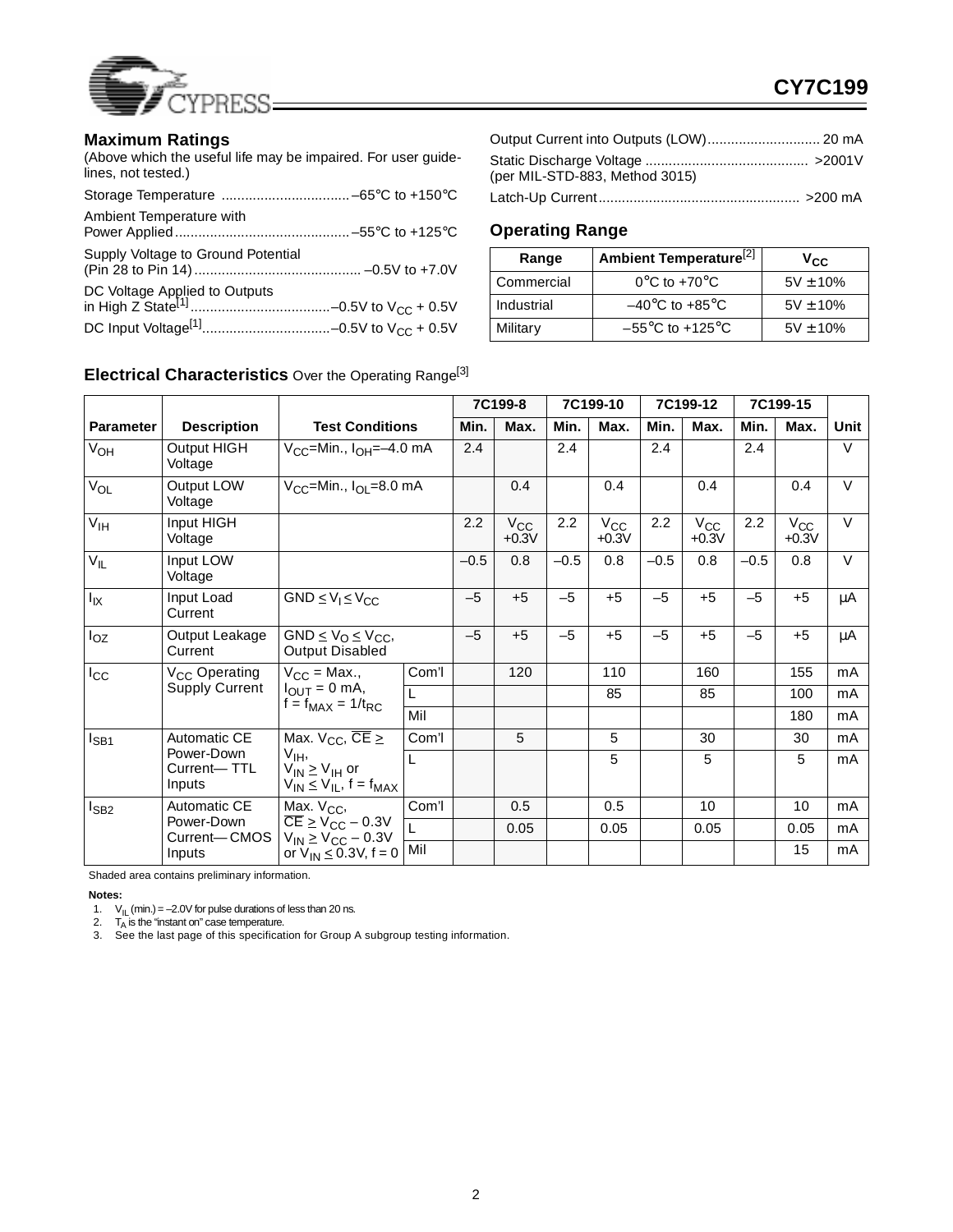

|                 |                                                    |                                                                                        |       |        | 7C199-20                |        | 7C199-25            |        | 7C199-35            |        | 7C199-45            |        |
|-----------------|----------------------------------------------------|----------------------------------------------------------------------------------------|-------|--------|-------------------------|--------|---------------------|--------|---------------------|--------|---------------------|--------|
| Parameter       | <b>Description</b>                                 | <b>Test Conditions</b>                                                                 |       | Min.   | Max.                    | Min.   | Max.                | Min.   | Max.                | Min.   | Max.                | Unit   |
| $V_{OH}$        | Output HIGH<br>Voltage                             | V <sub>CC</sub> =Min., I <sub>OH</sub> =-4.0 mA                                        |       | 2.4    |                         | 2.4    |                     | 2.4    |                     | 2.4    |                     | V      |
| $V_{OL}$        | Output LOW<br>Voltage                              | V <sub>CC</sub> =Min., I <sub>OL</sub> =8.0 mA                                         |       |        | 0.4                     |        | 0.4                 |        | 0.4                 |        | 0.4                 | $\vee$ |
| V <sub>IH</sub> | Input HIGH<br>Voltage                              |                                                                                        |       | 2.2    | $V_{\rm CC}$<br>$+0.3V$ | 2.2    | $V_{CC}$<br>$+0.3V$ | 2.2    | $V_{CC}$<br>$+0.3V$ | 2.2    | $V_{CC}$<br>$+0.3V$ | $\vee$ |
| $V_{IL}$        | Input LOW<br>Voltage                               |                                                                                        |       | $-0.5$ | 0.8                     | $-0.5$ | 0.8                 | $-0.5$ | 0.8                 | $-0.5$ | 0.8                 | $\vee$ |
| $I_{IX}$        | Input Load<br>Current                              | $GND \le V_1 \le V_{CC}$                                                               |       | $-5$   | $+5$                    | $-5$   | $+5$                | $-5$   | $+5$                | $-5$   | $+5$                | μA     |
| $I_{OZ}$        | Output Leakage<br>Current                          | $GND \le V_1 \le V_{CC}$<br><b>Output Disabled</b>                                     |       | $-5$   | $+5$                    | $-5$   | $+5$                | $-5$   | $+5$                | $-5$   | $+5$                | μA     |
| $I_{\rm CC}$    | V <sub>CC</sub> Operating<br><b>Supply Current</b> | $V_{CC}$ = Max.,<br>$I_{\text{OUT}} = 0$ mA,<br>$f = f_{MAX} = 1/t_{RC}$               | Com'l |        | 150                     |        | 150                 |        | 140                 |        | 140                 | mA     |
|                 |                                                    |                                                                                        | L     |        | 90                      |        | 80                  |        | 70                  |        | 70                  | mA     |
|                 |                                                    |                                                                                        | Mil   |        | 170                     |        | 150                 |        | 150                 |        | 150                 | mA     |
| $I_{SB1}$       | <b>Automatic CE</b>                                | Max. $V_{CC}$ , $\overline{CE} \geq V_{HH}$ , Com'l                                    |       |        | 30                      |        | 30                  |        | 25                  |        | 25                  | mA     |
|                 | Power-Down<br>Current-<br><b>TTL Inputs</b>        | $V_{IN} \geq V_{IH}$<br>or $V_{IN} \leq V_{IL}$ , f = f <sub>MAX</sub>                 |       |        | 5                       |        | 5                   |        | 5                   |        | 5                   | mA     |
| $I_{SB2}$       | Automatic CE                                       | Max. V <sub>CC</sub> ,                                                                 | Com'l |        | 10                      |        | 10                  |        | 10                  |        | 10                  | mA     |
|                 | Power-Down<br>Current-                             | $\overline{\text{CE}}$ $\geq$ $V_{\text{CC}}$ - 0.3V<br>$V_{IN} \geq V_{CC} - 0.3V$ or |       |        | 0.05                    |        | 0.05                |        | 0.05                |        | 0.05                | μA     |
|                 | <b>CMOS Inputs</b>                                 | $V_{\text{IN}} \le 0.3V$ , f=0                                                         | Mil   |        | 15                      |        | 15                  |        | 15                  |        | 15                  | mA     |

<u> 1989 - Johann Barbara, martxa amerikan p</u>

# **Electrical Characteristics** Over the Operating Range<sup>[3]</sup> (continued)

# **Capacitance**[4]

| Parameter | <b>Description</b>        | <b>Test Conditions</b>          | Max. | Unit |
|-----------|---------------------------|---------------------------------|------|------|
| ∨៲Ν       | Input Capacitance         | $T_{\Delta}$ = 25°C, f = 1 MHz, |      | p⊦   |
| ∪OUT      | <b>Output Capacitance</b> | $V_{\text{CC}} = 5.0V$          |      |      |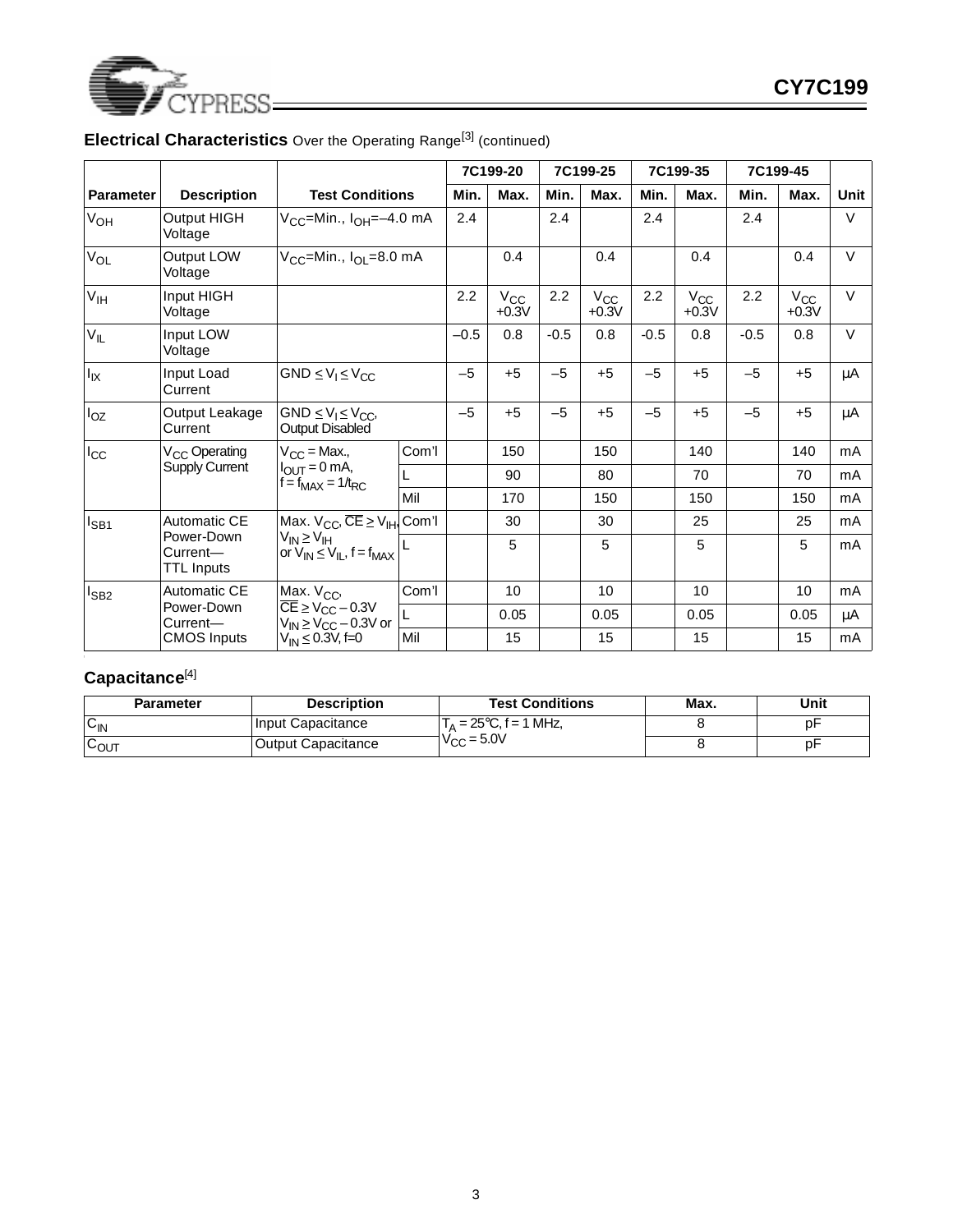

# **AC Test Loads and Waveforms**<sup>[5]</sup>





### **Data Retention Characteristics** Over the Operating Range (L version only)

| <b>Parameter</b>     | <b>Description</b>                   |         | Conditions <sup>[6]</sup>                                                                                            | Min.            | Max. | Unit |
|----------------------|--------------------------------------|---------|----------------------------------------------------------------------------------------------------------------------|-----------------|------|------|
| V <sub>DR</sub>      | $V_{CC}$ for Data Retention          |         |                                                                                                                      | 2.0             |      |      |
| <sup>I</sup> CCDR    | Data Retention Current               | Com'l   |                                                                                                                      |                 |      | μA   |
|                      |                                      | Com'l L | $\frac{V_{CC}}{CE}$ = $V_{DR}$ = 2.0V,<br>$\frac{V_{C}}{V_{IN}}$ ≥ $V_{CC}$ – 0.3V,<br>$V_{IN}$ ≥ $V_{CC}$ – 0.3V or |                 | 10   | μA   |
| $t_{\rm CDR}^{[4]}$  | Chip Deselect to Data Retention Time |         | $V_{IN} \leq 0.3V$                                                                                                   |                 |      | ns   |
| $t_R$ <sup>[5]</sup> | <b>Operation Recovery Time</b>       |         |                                                                                                                      | t <sub>RC</sub> |      | ns   |

## **Data Retention Waveform**



#### **Notes:**

- 4. Tested initially and after any design or process changes that may affect these parameters.<br>5. t<sub>R ≤</sub> 3 ns for the -12 and -15 speeds. t<sub>R ≤</sub> 5 ns for the -20 and slower speeds.
- 
- 6. No input may exceed  $V_{CC}$  + 0.5V.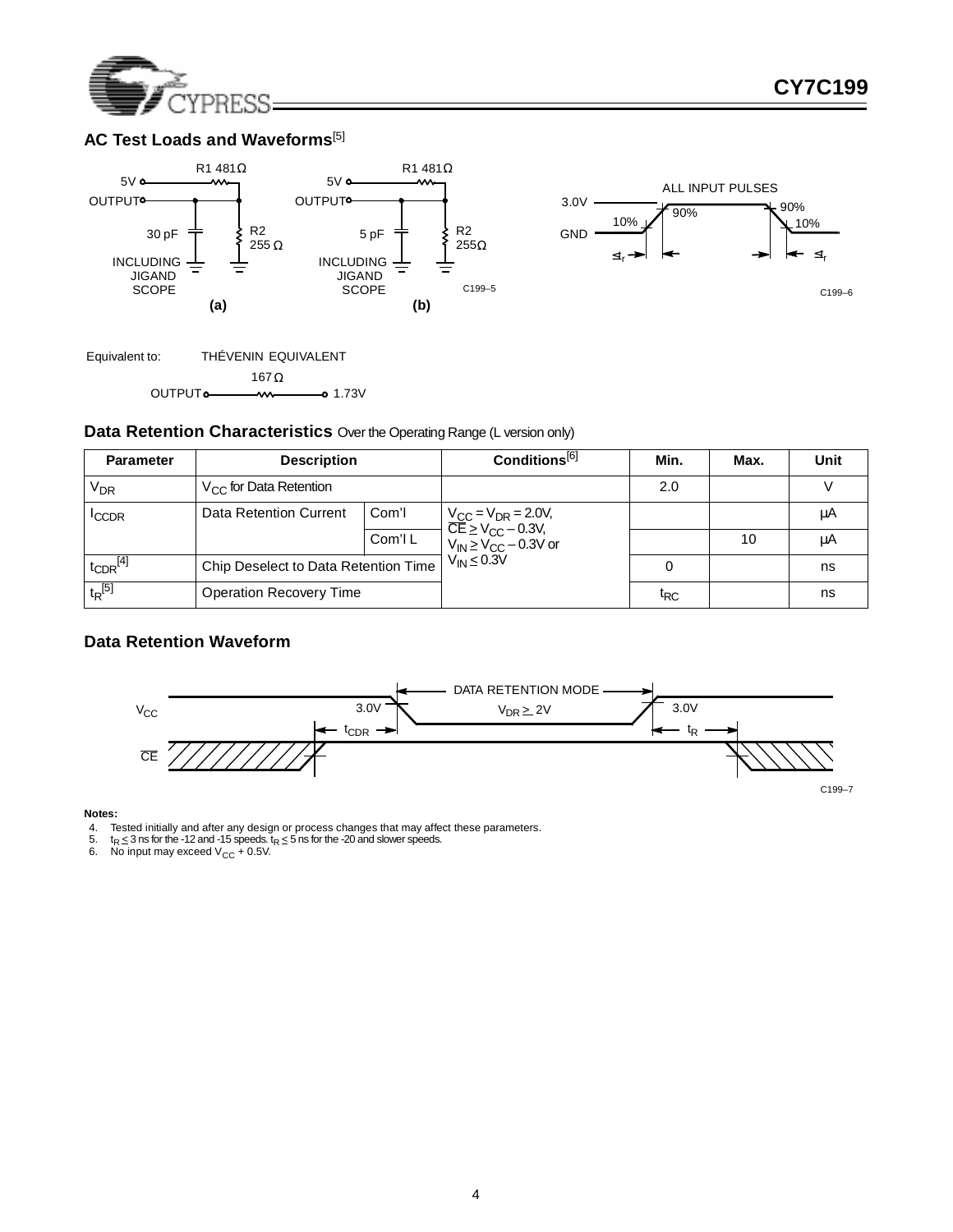

# **Switching Characteristics** Over the Operating Range<sup>[3, 7]</sup>

|                             |                                                 |                | 7C199-8        |                | 7C199-10       | 7C199-12    |                | 7C199-15     |                |      |
|-----------------------------|-------------------------------------------------|----------------|----------------|----------------|----------------|-------------|----------------|--------------|----------------|------|
| <b>Parameter</b>            | <b>Description</b>                              | Min.           | Max.           | Min.           | Max.           | Min.        | Max.           | Min.         | Max.           | Unit |
| <b>READ CYCLE</b>           |                                                 |                |                |                |                |             |                |              |                |      |
| $t_{RC}$                    | Read Cycle Time                                 | 8              |                | 10             |                | 12          |                | 15           |                | ns   |
| $t_{AA}$                    | <b>Address to Data Valid</b>                    |                | 8              |                | 10             |             | 12             |              | 15             | ns   |
| t <sub>OHA</sub>            | Data Hold from Address Change                   | 3              |                | $\mathbf{3}$   |                | 3           |                | $\mathbf{3}$ |                | ns   |
| $t_{ACE}$                   | CE LOW to Data Valid                            |                | 8              |                | 10             |             | 12             |              | 15             | ns   |
| t <sub>DOE</sub>            | <b>OE LOW to Data Valid</b>                     |                | 4.5            |                | 5              |             | 5              |              | $\overline{7}$ | ns   |
| $t_{LZOE}$                  | $\overline{OE}$ LOW to Low $Z^{[8]}$            | $\Omega$       |                | $\Omega$       |                | $\Omega$    |                | $\Omega$     |                | ns   |
| t <sub>HZOE</sub>           | $\overline{OE}$ HIGH to High $Z^{[8, 9]}$       |                | 5              |                | 5              |             | 5              |              | $\overline{7}$ | ns   |
| $t_{LZCE}$                  | $\overline{\text{CE}}$ LOW to Low $Z^{[8]}$     | 3              |                | 3              |                | 3           |                | 3            |                | ns   |
| $t_{HZCE}$                  | $\overline{\text{CE}}$ HIGH to High $Z^{[8,9]}$ |                | $\overline{4}$ |                | 5              |             | 5              |              | $\overline{7}$ | ns   |
| $t_{PU}$                    | CE LOW to Power-Up                              | 0              |                | $\Omega$       |                | $\Omega$    |                | $\mathbf 0$  |                | ns   |
| $t_{PD}$                    | CE HIGH to Power-Down                           |                | 8              |                | 10             |             | 12             |              | 15             | ns   |
| <b>WRITE CYCLE</b> [10, 11] |                                                 |                |                |                |                |             |                |              |                |      |
| t <sub>WC</sub>             | Write Cycle Time                                | 8              |                | 10             |                | 12          |                | 15           |                | ns   |
| $t_{SCE}$                   | CE LOW to Write End                             | $\overline{7}$ |                | $\overline{7}$ |                | 9           |                | 10           |                | ns   |
| $t_{AW}$                    | Address Set-Up to Write End                     | $\overline{7}$ |                | $\overline{7}$ |                | 9           |                | 10           |                | ns   |
| $t_{HA}$                    | Address Hold from Write End                     | 0              |                | $\mathbf 0$    |                | 0           |                | $\mathbf 0$  |                | ns   |
| $t_{SA}$                    | Address Set-Up to Write Start                   | 0              |                | $\mathbf 0$    |                | 0           |                | $\mathbf 0$  |                | ns   |
| t <sub>PWE</sub>            | <b>WE Pulse Width</b>                           | $\overline{7}$ |                | $\overline{7}$ |                | 8           |                | 9            |                | ns   |
| $t_{SD}$                    | Data Set-Up to Write End                        | 5              |                | $\sqrt{5}$     |                | 8           |                | 9            |                | ns   |
| $t_{HD}$                    | Data Hold from Write End                        | 0              |                | $\Omega$       |                | $\mathbf 0$ |                | $\mathbf 0$  |                | ns   |
| t <sub>HZWE</sub>           | $WE$ LOW to High $Z^{[9]}$                      |                | 5              |                | $6\phantom{1}$ |             | $\overline{7}$ |              | $\overline{7}$ | ns   |
| tLZWE                       | $\overline{\text{WE}}$ HIGH to Low $Z^{[8]}$    | 3              |                | 3              |                | 3           |                | 3            |                | ns   |

Shaded area contains preliminary information.

**Notes:**

7. Test conditions assume signal transition time of 3 ns or less for -12 and -15 speeds and 5 ns or less for -20 and slower speeds, timing reference levels of 1.5V, input pulse levels of 0 to 3.0V, and output loading of th

8. At any given temperature and voltage condition, t<sub>HZCE</sub> is less than t<sub>LZCE</sub>, t<sub>HZOE</sub> is less than t<sub>LZWE</sub> is less than t<sub>LZWE</sub> for any given device.

9.  $t_{HZOE}$ ,  $t_{HZCE}$ , and  $t_{HZWE}$  are specified with C<sub>L</sub> = 5 pF as in part (b) of AC Test Loads. Transition is measured ±500 mV from steady-state voltage.<br>10. The internal write time of the memory is defined by the ove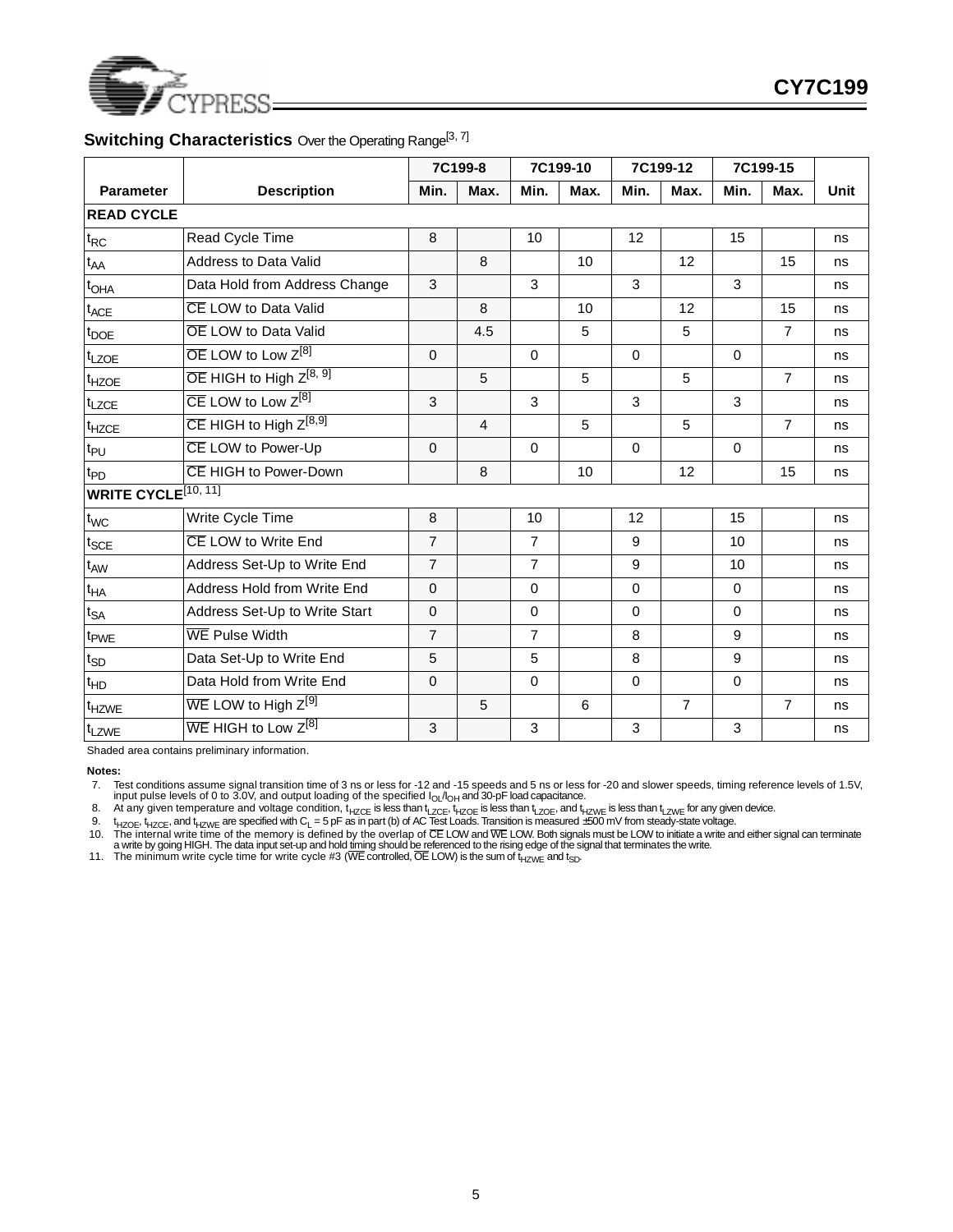

|                                |                                                 |             | 7C199-20 |             | 7C199-25 |             | 7C199-35 |             | 7C199-45 |      |
|--------------------------------|-------------------------------------------------|-------------|----------|-------------|----------|-------------|----------|-------------|----------|------|
| <b>Parameter</b>               | <b>Description</b>                              | Min.        | Max.     | Min.        | Max.     | Min.        | Max.     | Min.        | Max.     | Unit |
| <b>READ CYCLE</b>              |                                                 |             |          |             |          |             |          |             |          |      |
| $t_{RC}$                       | Read Cycle Time                                 | 20          |          | 25          |          | 35          |          | 45          |          | ns   |
| t <sub>AA</sub>                | <b>Address to Data Valid</b>                    |             | 20       |             | 25       |             | 35       |             | 45       | ns   |
| t <sub>OHA</sub>               | Data Hold from Address<br>Change                | 3           |          | 3           |          | 3           |          | 3           |          | ns   |
| t <sub>ACE</sub>               | CE LOW to Data Valid                            |             | 20       |             | 25       |             | 35       |             | 45       | ns   |
| t <sub>DOE</sub>               | <b>OE LOW to Data Valid</b>                     |             | 9        |             | 10       |             | 16       |             | 16       | ns   |
| t <sub>LZOE</sub>              | $\overline{OE}$ LOW to Low $Z^{[8]}$            | $\mathbf 0$ |          | $\Omega$    |          | $\mathbf 0$ |          | $\mathbf 0$ |          | ns   |
| t <sub>HZOE</sub>              | OE HIGH to High Z <sup>[8,9]</sup>              |             | 9        |             | 11       |             | 15       |             | 15       | ns   |
| t <sub>LZCE</sub>              | $\overline{CE}$ LOW to Low $Z^{[8]}$            | 3           |          | 3           |          | 3           |          | 3           |          | ns   |
| t <sub>HZCE</sub>              | $\overline{\text{CE}}$ HIGH to High $Z^{[8,9]}$ |             | 9        |             | 11       |             | 15       |             | 15       | ns   |
| t <sub>PU</sub>                | CE LOW to Power-Up                              | $\Omega$    |          | $\Omega$    |          | $\Omega$    |          | $\Omega$    |          | ns   |
| t <sub>PD</sub>                | CE HIGH to Power-Down                           |             | 20       |             | 20       |             | 20       |             | 25       | ns   |
| WRITE CYCLE <sup>[10,11]</sup> |                                                 |             |          |             |          |             |          |             |          |      |
| $t_{WC}$                       | Write Cycle Time                                | 20          |          | 25          |          | 35          |          | 45          |          | ns   |
| $t_{SCE}$                      | CE LOW to Write End                             | 15          |          | 18          |          | 22          |          | 22          |          | ns   |
| $t_{AW}$                       | Address Set-Up to Write End                     | 15          |          | 20          |          | 30          |          | 40          |          | ns   |
| $t_{HA}$                       | Address Hold from Write End                     | $\mathbf 0$ |          | $\mathbf 0$ |          | $\mathbf 0$ |          | $\mathbf 0$ |          | ns   |
| $t_{SA}$                       | Address Set-Up to Write Start                   | $\Omega$    |          | $\Omega$    |          | $\Omega$    |          | $\Omega$    |          | ns   |
| t <sub>PWE</sub>               | <b>WE Pulse Width</b>                           | 15          |          | 18          |          | 22          |          | 22          |          | ns   |
| $t_{SD}$                       | Data Set-Up to Write End                        | 10          |          | 10          |          | 15          |          | 15          |          | ns   |
| $t_{HD}$                       | Data Hold from Write End                        | $\mathbf 0$ |          | $\Omega$    |          | $\Omega$    |          | $\Omega$    |          | ns   |
| $t_{HZWE}$                     | WE LOW to High Z <sup>[9]</sup>                 |             | 10       |             | 11       |             | 15       |             | 15       | ns   |
| t <sub>LZWE</sub>              | $\overline{\text{WE}}$ HIGH to Low $Z^{[8]}$    | 3           |          | 3           |          | 3           |          | 3           |          | ns   |

# **Switching Characteristics** Over the Operating Range<sup>[3,7]</sup> (continued)

# **Switching Waveforms**

**Read Cycle No. 1**[12, 13]



**Notes:**

12. Device is continuously selected.  $\overline{\text{OE}}, \overline{\text{CE}} = \vee_{\text{IL}}$ .<br>13. WE is HIGH for read cycle.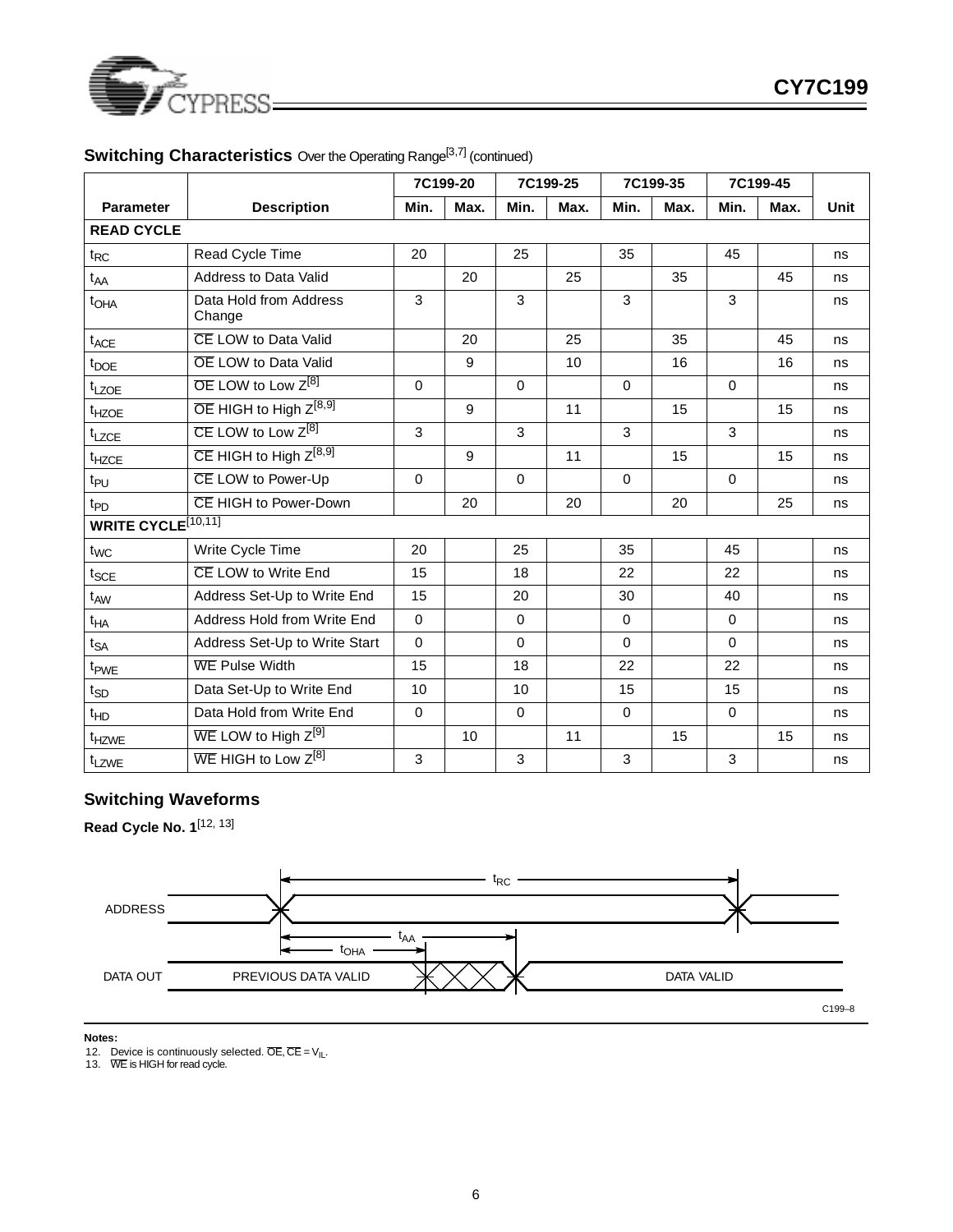

# **Switching Waveforms** (continued)



# **Write Cycle No. 1 (WE Controlled)**[10, 15, 16]



Write Cycle No. 2 (CE Controlled)<sup>[10, 15, 16]</sup>



#### **Notes:**

<sup>14.</sup> Address valid prior to or coincident with CE transition LOW.<br>15. Data I/O is high impedance if OE = V<sub>IH</sub>.<br>16. If CE goes HIGH simultaneously with WE HIGH, the output remains in a high-impedance state.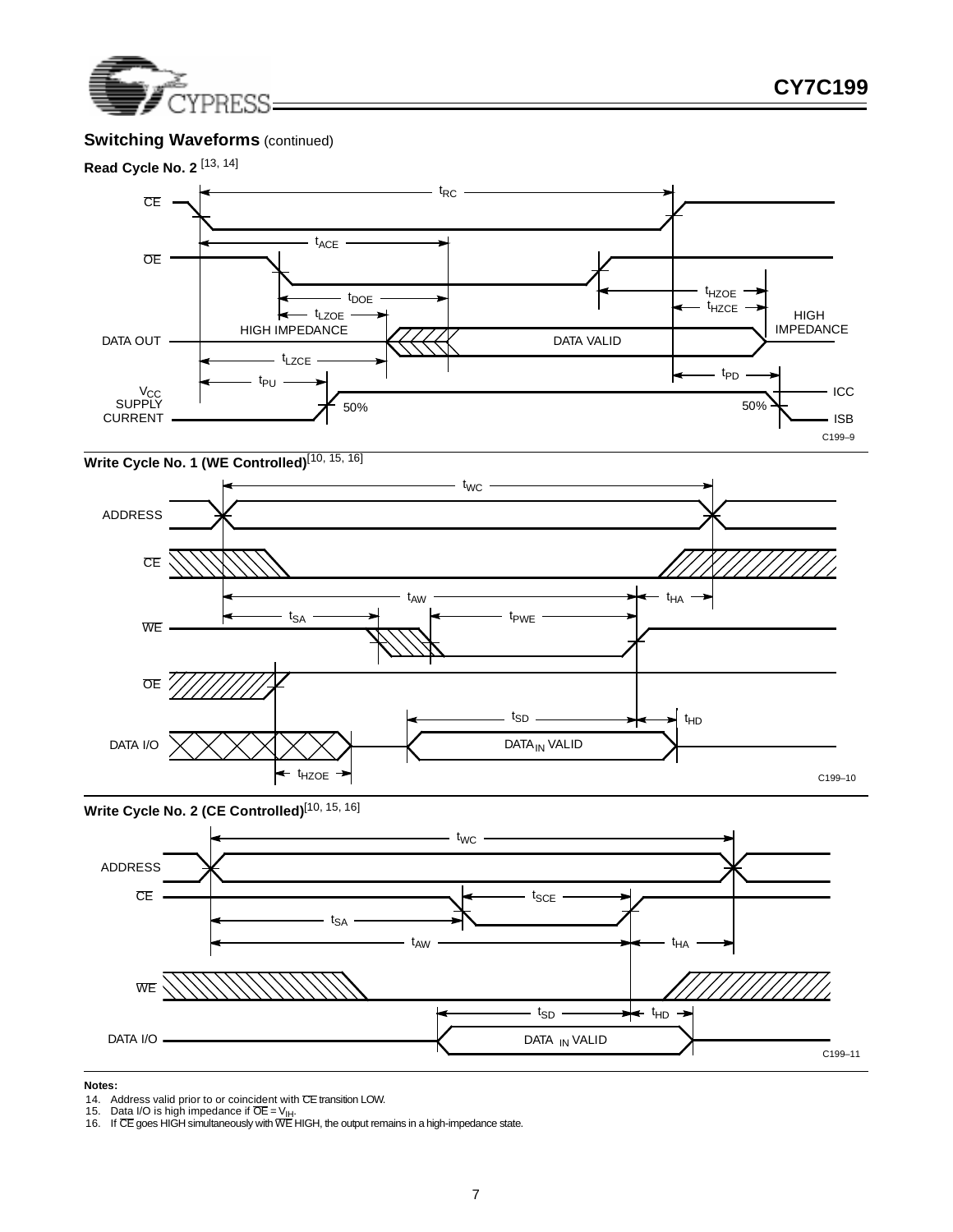

# **Switching Waveforms** (continued)





# **Typical DC and AC Characteristics**

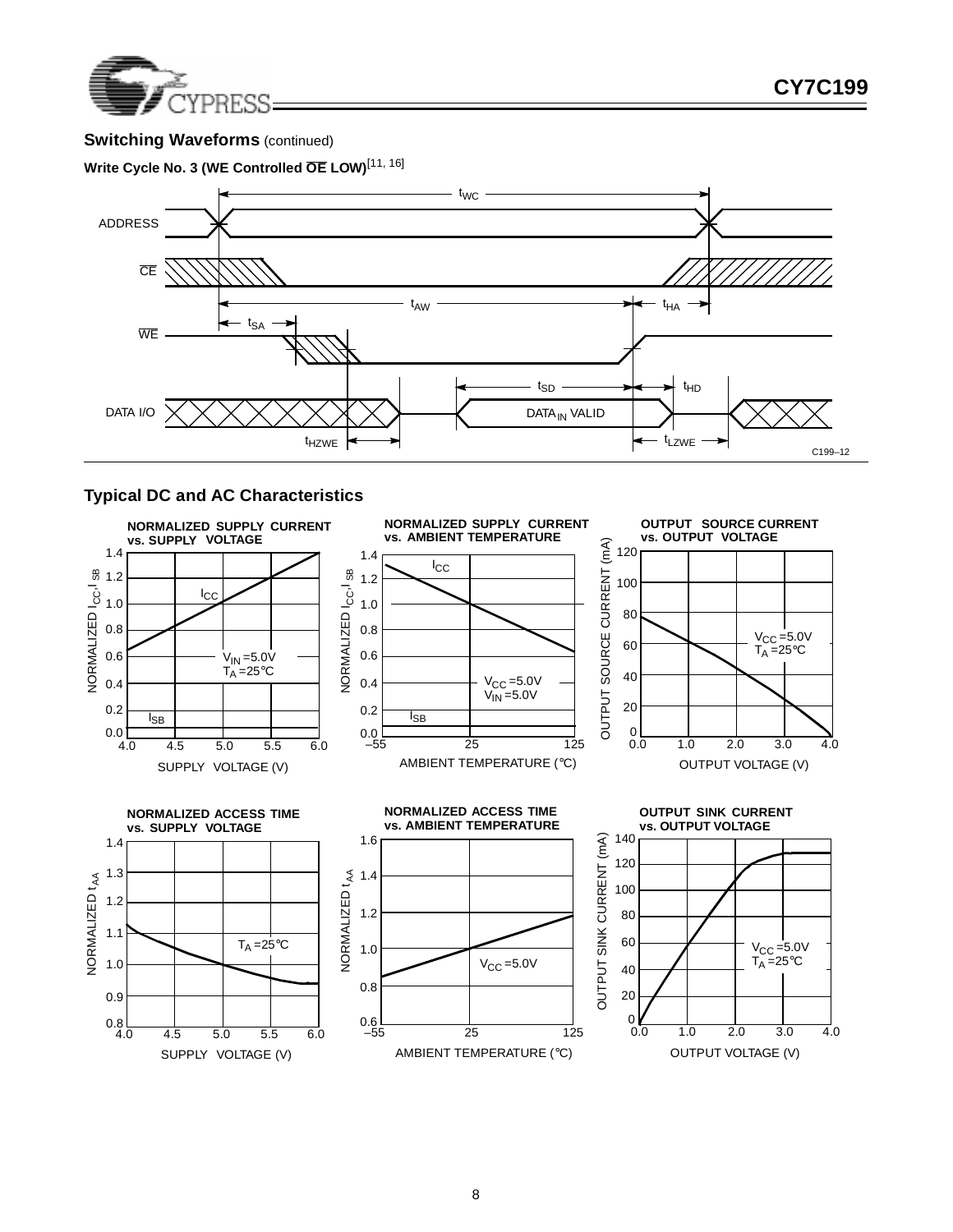

# **Typical DC and AC Characteristics** (continued)







# **Truth Table**

| CE |   | WE   OE   Inputs/Outputs | Mode                      | <b>Power</b>               |
|----|---|--------------------------|---------------------------|----------------------------|
| н  | X | High Z                   | Deselect/Power-Down       | Standby (I <sub>SB</sub> ) |
|    |   | Data Out                 | Read                      | Active $(I_{CC})$          |
|    |   | Data In                  | Write                     | Active $(I_{CC})$          |
|    |   | High Z                   | Deselect, Output Disabled | Active $(I_{CC})$          |

# **Ordering Information**

| <b>Speed</b><br>(ns) | <b>Ordering Code</b> | Package<br><b>Name</b> | Package Type                       | Operating<br>Range |
|----------------------|----------------------|------------------------|------------------------------------|--------------------|
| 8                    | CY7C199-8VC          | V <sub>21</sub>        | 28-Lead Molded SOJ                 | Commercial         |
|                      | CY7C199-8ZC          | Z28                    | 28-Lead Thin Small Outline Package |                    |
|                      | CY7C199L-8VC         | V <sub>21</sub>        | 28-Lead Molded SOJ                 |                    |
|                      | CY7C199L-8ZC         | Z28                    | 28-Lead Thin Small Outline Package |                    |
| 10                   | CY7C199-10VC         | V <sub>21</sub>        | 28-Lead Molded SOJ                 | Commercial         |
|                      | CY7C199-10ZC         | Z28                    | 28-Lead Thin Small Outline Package |                    |
|                      | CY7C199L-10VC        | V <sub>21</sub>        | 28-Lead Molded SOJ                 |                    |
|                      | CY7C199L-10ZC        | Z28                    | 28-Lead Thin Small Outline Package |                    |
|                      | CY7C199-10VI         | V <sub>21</sub>        | 28-Lead Molded SOJ                 | Industrial         |
|                      | CY7C199-10ZI         | Z28                    | 28-Lead Thin Small Outline Package |                    |
|                      | CY7C199L-10VI        | V <sub>21</sub>        | 28-Lead Molded SOJ                 |                    |
|                      | CY7C199L-10ZI        | Z28                    | 28-Lead Thin Small Outline Package |                    |
| 12                   | CY7C199-12PC         | P <sub>21</sub>        | 28-Lead (300-Mil) Molded DIP       | Commercial         |
|                      | CY7C199-12VC         | V <sub>21</sub>        | 28-Lead Molded SOJ                 |                    |
|                      | CY7C199-12ZC         | Z28                    | 28-Lead Thin Small Outline Package |                    |
|                      | CY7C199L-12PC        | P <sub>21</sub>        | 28-Lead (300-Mil) Molded DIP       |                    |
|                      | CY7C199L-12VC        | V <sub>21</sub>        | 28-Lead Molded SOJ                 |                    |
|                      | CY7C199L-12ZC        | Z28                    | 28-Lead Thin Small Outline Package |                    |
|                      | CY7C199-12VI         | V <sub>21</sub>        | 28-Lead Molded SOJ                 | Industrial         |
|                      | CY7C199-12ZI         | Z28                    | 28-Lead Thin Small Outline Package |                    |
|                      | CY7C199L-12VI        | V <sub>21</sub>        | 28-Lead Molded SOJ                 |                    |
|                      | CY7C199L-12ZI        | Z28                    | 28-Lead Thin Small Outline Package |                    |

Shaded area contains preliminary information. Contact your Cypress sales representative for availability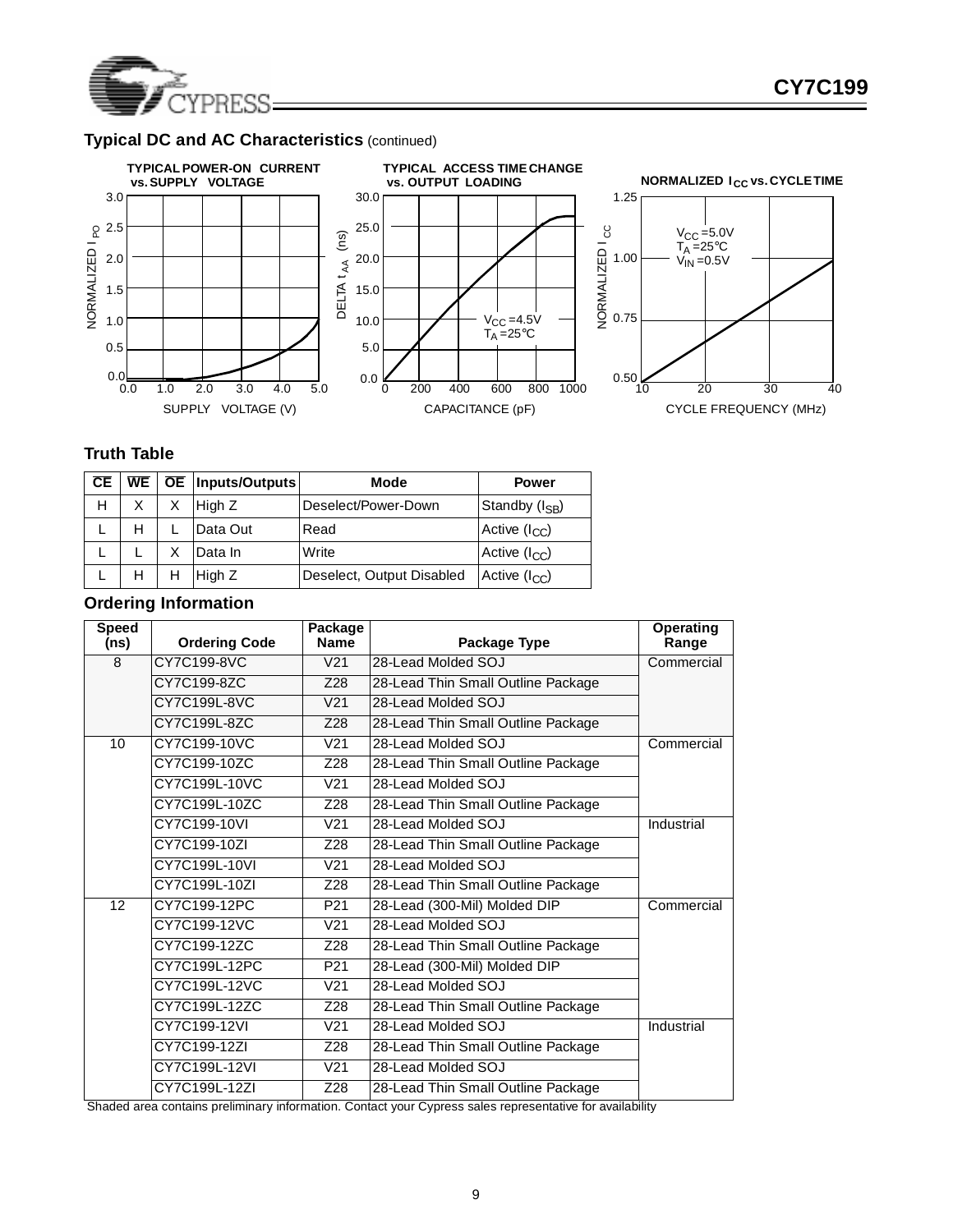

# **Ordering Information** (continued)

| <b>Speed</b><br>(ns) | <b>Ordering Code</b> | Package<br><b>Name</b> | Package Type                             | Operating<br>Range |
|----------------------|----------------------|------------------------|------------------------------------------|--------------------|
| 15                   | CY7C199-15PC         | P <sub>21</sub>        | 28-Lead (300-Mil) Molded DIP             | Commercial         |
|                      | CY7C199-15VC         | $\overline{V21}$       | 28-Lead Molded SOJ                       |                    |
|                      | CY7C199-15ZC         | Z28                    | 28-Lead Thin Small Outline Package       |                    |
|                      | CY7C199L-15PC        | P21                    | 28-Lead (300-Mil) Molded DIP             |                    |
|                      | CY7C199L-15VC        | V <sub>21</sub>        | 28-Lead Molded SOJ                       |                    |
|                      | CY7C199L-15ZC        | Z28                    | 28-Lead Thin Small Outline Package       |                    |
|                      | CY7C199-15VI         | $\overline{V21}$       | 28-Lead Molded SOJ                       | Industrial         |
|                      | CY7C199-15ZI         | Z28                    | 28-Lead Thin Small Outline Package       |                    |
|                      | CY7C199-15DMB        | D <sub>22</sub>        | 28-Lead (300-Mil) CerDIP                 | Military           |
|                      | CY7C199-15LMB        | L <sub>54</sub>        | 28-Pin Rectangular Leadless Chip Carrier |                    |
|                      | CY7C199L-15DMB       | D <sub>22</sub>        | 28-Lead (300-Mil) CerDIP                 |                    |
|                      | CY7C199L-15LMB       | L <sub>54</sub>        | 28-Pin Rectangular Leadless Chip Carrier |                    |
| 20                   | CY7C199-20PC         | P <sub>21</sub>        | 28-Lead (300-Mil) Molded DIP             | Commercial         |
|                      | CY7C199-20VC         | $\overline{V21}$       | 28-Lead Molded SOJ                       |                    |
|                      | CY7C199-20ZC         | Z28                    | 28-Lead Thin Small Outline Package       |                    |
|                      | CY7C199L-20PC        | P21                    | 28-Lead (300-Mil) Molded DIP             |                    |
|                      | CY7C199L-20VC        | V <sub>21</sub>        | 28-Lead Molded SOJ                       |                    |
|                      | CY7C199L-20ZC        | Z28                    | 28-Lead Thin Small Outline Package       |                    |
|                      | CY7C199-20VI         | $\overline{V21}$       | 28-Lead Molded SOJ                       | Industrial         |
|                      | CY7C199-20ZI         | Z28                    | 28-Lead Thin Small Outline Package       |                    |
|                      | CY7C199-20DMB        | D <sub>22</sub>        | 28-Lead (300-Mil) CerDIP                 | Military           |
|                      | CY7C199-20LMB        | L <sub>54</sub>        | 28-Pin Rectangular Leadless Chip Carrier |                    |
|                      | CY7C199L-20DMB       | D <sub>22</sub>        | 28-Lead (300-Mil) CerDIP                 |                    |
|                      | CY7C199L-20LMB       | L <sub>54</sub>        | 28-Pin Rectangular Leadless Chip Carrier |                    |
| 25                   | CY7C199-25PC         | P <sub>21</sub>        | 28-Lead (300-Mil) Molded DIP             | Commercial         |
|                      | CY7C199-25SC         | $\overline{S21}$       | 28-Lead Molded SOIC                      |                    |
|                      | CY7C199-25VC         | $\overline{V21}$       | 28-Lead Molded SOJ                       |                    |
|                      | CY7C199-25ZC         | Z28                    | 28-Lead Thin Small Outline Package       |                    |
|                      | CY7C199L-25ZI        | Z28                    | 28-Lead Thin Small Outline Package       | Industrial         |
|                      | CY7C199-25DMB        | D <sub>22</sub>        | 28-Lead (300-Mil) CerDIP                 | Military           |
|                      | CY7C199-25LMB        | L54                    | 28-Pin Rectangular Leadless Chip Carrier |                    |
| 35                   | CY7C199-35PC         | P <sub>21</sub>        | 28-Lead (300-Mil) Molded DIP             | Commercial         |
|                      | CY7C199-35SC         | $\overline{S21}$       | 28-Lead Molded SOIC                      |                    |
|                      | CY7C199-35VC         | V <sub>21</sub>        | 28-Lead Molded SOJ                       |                    |
|                      | CY7C199-35ZC         | Z28                    | 28-Lead Thin Small Outline Package       |                    |
|                      | CY7C199-35DMB        | D <sub>22</sub>        | 28-Lead (300-Mil) CerDIP                 | Military           |
|                      | CY7C199-35LMB        | L54                    | 28-Pin Rectangular Leadless Chip Carrier |                    |
| 45                   | CY7C199-45DMB        | D22                    | 28-Lead (300-Mil) CerDIP                 | <b>Military</b>    |
|                      | CY7C199-45LMB        | L54                    | 28-Pin Rectangular Leadless Chip Carrier |                    |

Shaded area contains preliminary information. Contact your Cypress sales representative for availability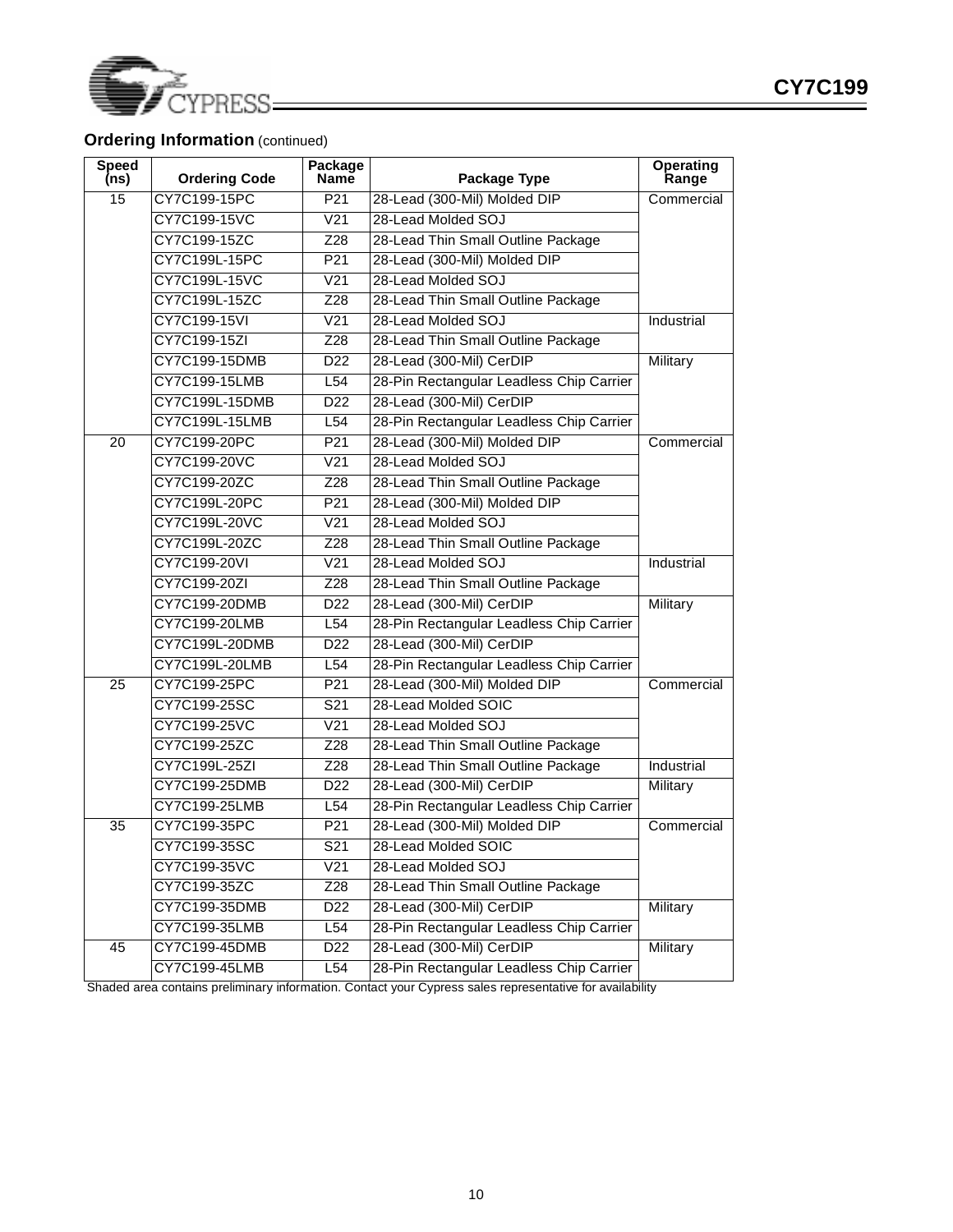

# **MILITARY SPECIFICATIONS Group A Subgroup Testing**

# **DC Characteristics**

| <b>Parameter</b>     | <b>Subgroups</b> |
|----------------------|------------------|
| $V_{OH}$             | 1, 2, 3          |
| $V_{OL}$             | 1, 2, 3          |
| V <sub>IH</sub>      | 1, 2, 3          |
| V <sub>II</sub> Max. | 1, 2, 3          |
| lιχ                  | 1, 2, 3          |
| $I_{OZ}$             | 1, 2, 3          |
| $I_{\rm CC}$         | 1, 2, 3          |
| l <sub>SB1</sub>     | 1, 2, 3          |
| l <sub>SB2</sub>     | 1, 2, 3          |

# **Switching Characteristics**

| Parameter          | <b>Subgroups</b>              |  |  |  |
|--------------------|-------------------------------|--|--|--|
| <b>READ CYCLE</b>  |                               |  |  |  |
| $t_{RC}$           | 7, 8, 9, 10, 11               |  |  |  |
| $t_{AA}$           | 7, 8, 9, 10, 11               |  |  |  |
| t <sub>OHA</sub>   | 7, 8, 9, 10, 11               |  |  |  |
| t <sub>ACE</sub>   | 7, 8, 9, 10, 11               |  |  |  |
| $t_{\text{DOE}}$   | 7, 8, 9, 10, 11               |  |  |  |
| <b>WRITE CYCLE</b> |                               |  |  |  |
| t <sub>WC</sub>    | 7, 8, 9, 10, 11               |  |  |  |
| $t_{AA}$           | $\overline{7, 8, 9}$ , 10, 11 |  |  |  |
| t <sub>AW</sub>    | 7, 8, 9, 10, 11               |  |  |  |
| tна                | 7, 8, 9, 10, 11               |  |  |  |
| $t_{SA}$           | 7, 8, 9, 10, 11               |  |  |  |
| t <sub>PWE</sub>   | 7, 8, 9, 10, 11               |  |  |  |
| tsp                | 7, 8, 9, 10, 11               |  |  |  |
| $t_{HD}$           | 7, 8, 9, 10, 11               |  |  |  |

Document #: 38–00239–E

### **Package Diagrams**

**28-Lead (300-Mil) CerDIP D22** MIL–STD–1835 D–15 Config.A



#### **28-Pin Rectangular Leadless ChipCarrier L54** MIL–STD–1835 C–11A

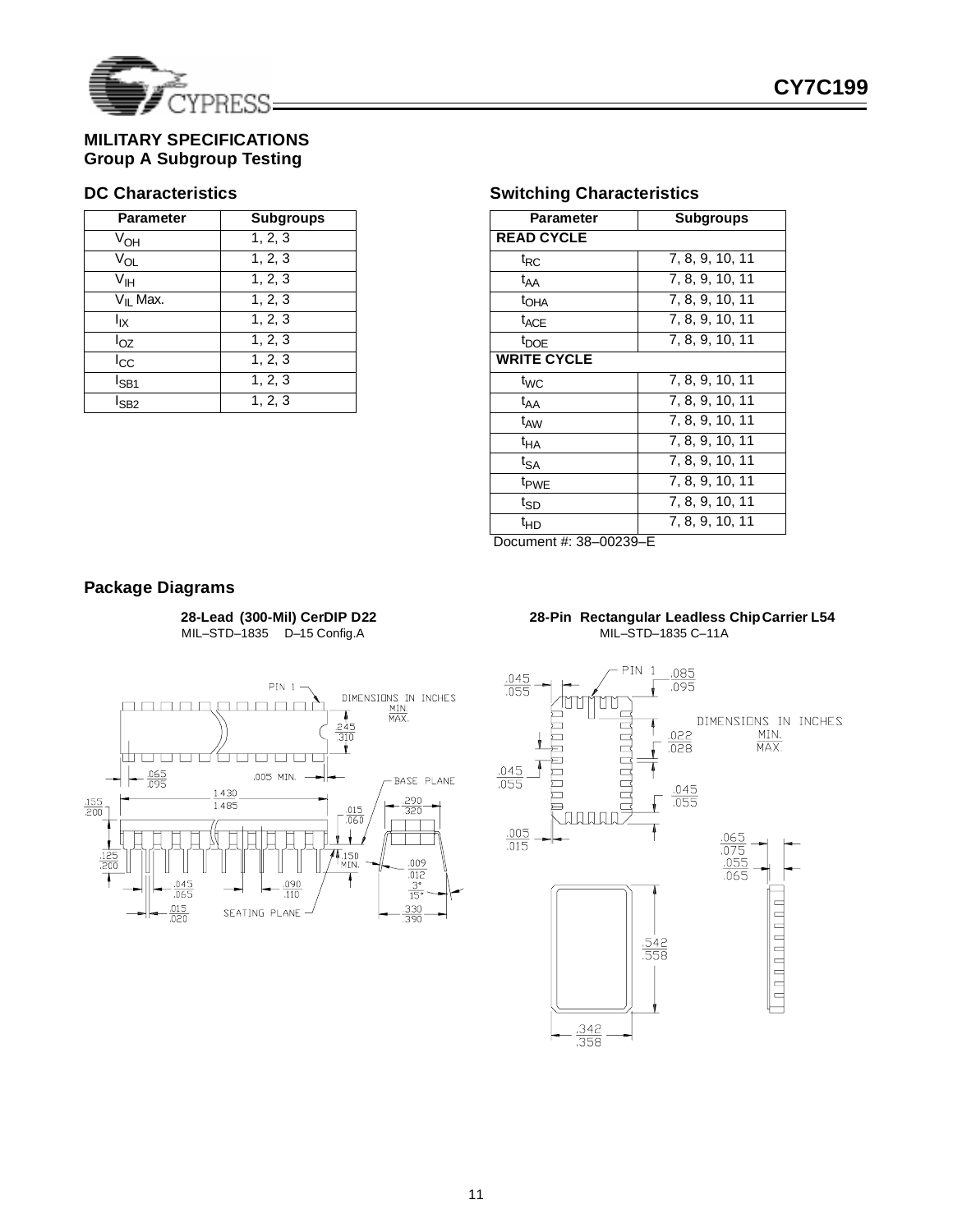

### **Package Diagrams** (continued)

### **28-Lead (300-Mil) Molded DIP P21**